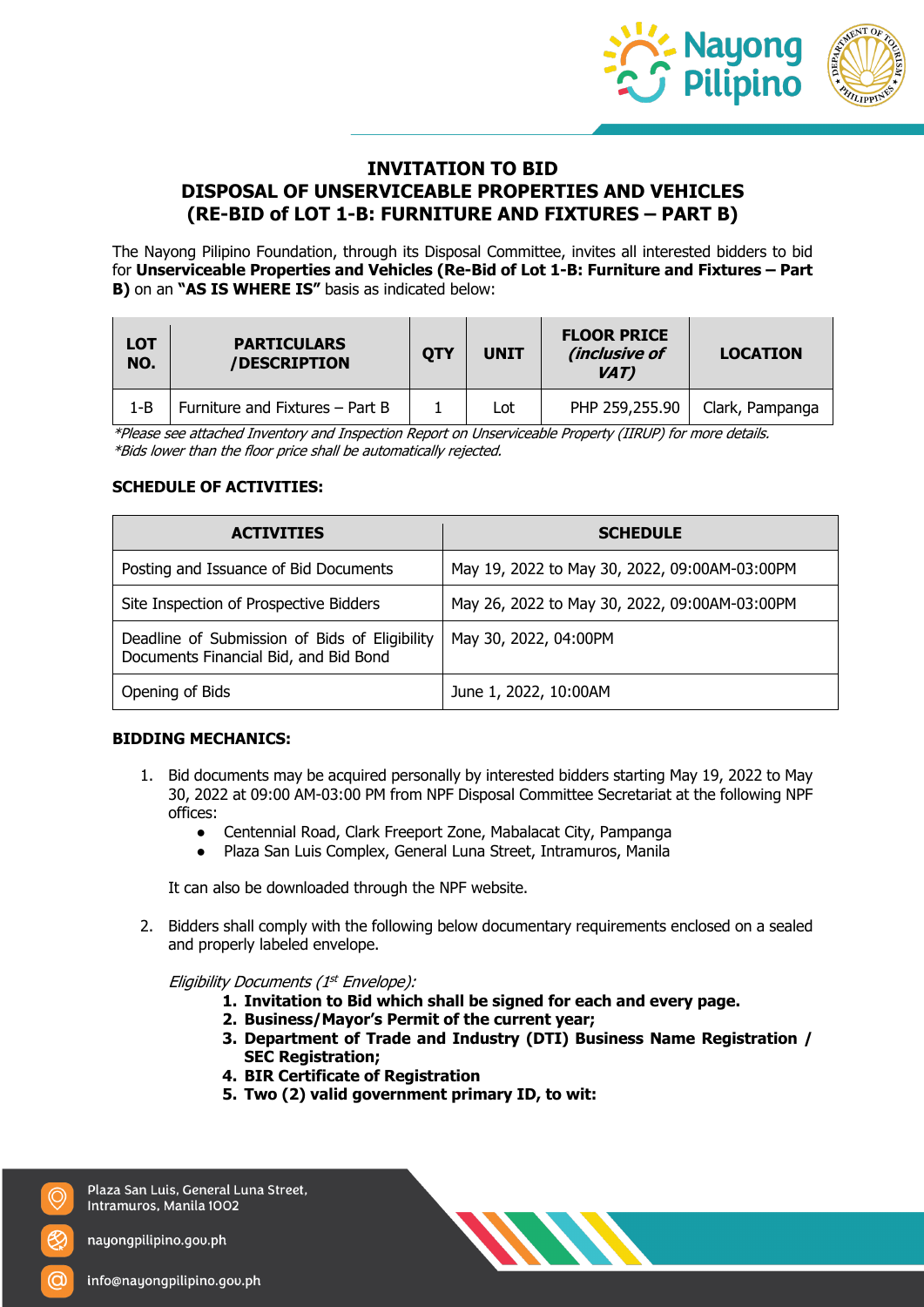





### Or for individual:

- **1. Certificate of Employment (if applicable) and**
- **2. Copy of the Tax Identification Number**
- **3. Two (2) valid government primary IDs, to wit:**

**Note: Only one (1) set of eligibility documents shall be submitted for all the lots to be bid.**

### Financial Bid (2nd Envelope):

**● Three (3) original copies of the signed Bid Form; and**

Bid Bond (3rd Envelope):

**● Bid Bond in the form of cash, manager's check or cashier's check acquired from a reputable bank with an amount equitable to at least ten percent (10%) of the floor price for the lot to be bid.**

#### **Note: The bid bond for every lot to be bid shall be in separate envelopes.**

3. The envelope should be securely sealed, signed on the flap, and marked as follows:

#### TO: **GERTRUDES DURAN-BATOCABE**

Chairperson, NPF Disposal Committee Plaza San Luis Complex, General Luna Street, Intramuros, Manila

- FROM: <NAME OF THE BIDDER> <ADDRESS OF THE BIDDER>
- RE: <LOT NO/s. AND LOT DESCRIPTION/S>
- 4. All bids must be accompanied by the Invitation to Bid with the signature of the authorized representative on each and every page as proof of understanding the mechanics of the bidding.
- 5. All bidders shall post a bid bond/s in the form of cash, manager's check or cashier's check acquired from a reputable bank with an amount equitable to at least ten percent (10%) of the floor price for the lot to be bid. All checks should be payable to the Nayong Pilipino Foundation.
- 6. An Acknowledgement Receipt (AR) will be issued upon receipt of the bid bond and shall be issued during the submission of the bid documents.
- 7. Bidders shall conduct a site inspection of the properties to be disposed on May 26, 2022 to May 30, 2022, 09:00AM-03:00PM at NPF Centennial Road, Clark Freeport Zone, Mabalacat City, Pampanga.

Plaza San Luis, General Luna Street, Intramuros, Manila 1002



nayongpilipino.gov.ph

O)

info@nayongpilipino.gov.ph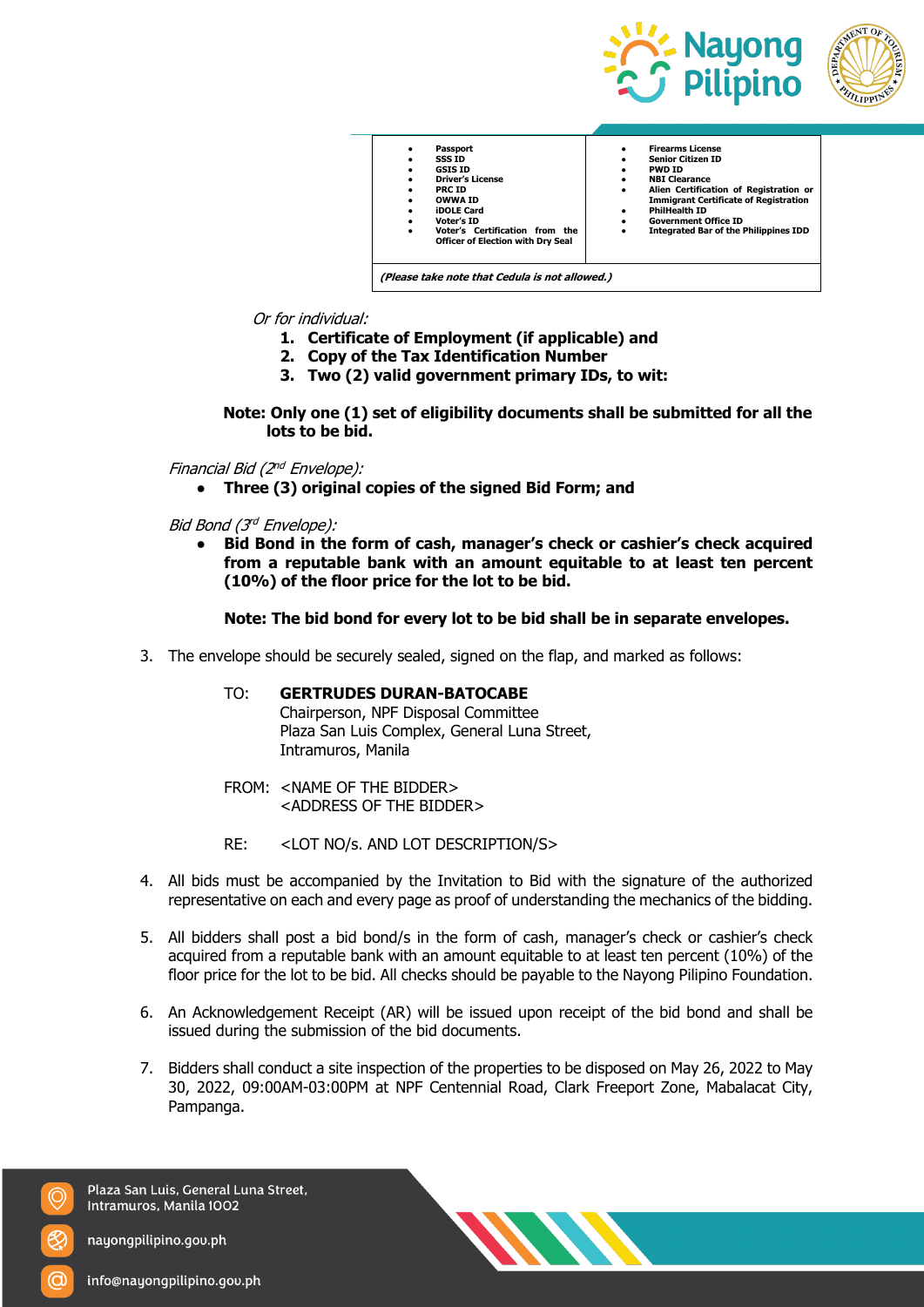

- 8. Bids must be duly received by the NPF Disposal Committee Secretariat **through manual submission** on or before May 30, 2022, 04:00PM at the following NPF's office address:
	- Centennial Road, Clark Freeport Zone, Mabalacat City, Pampanga
	- Plaza San Luis Complex, General Luna Street, Intramuros, Manila

Opening of bids will happen on June 1, 2022, 10:00AM. Bids will be opened in the presence of the bidder's representatives who choose to attend. Late bids will not be accepted.

9. The three (3) envelopes containing the eligibility documents, bid form, and bid bonds should be sealed and signed by the bidder and properly labeled containing the name of the bidder and the lot to be bid.

In case, the bid tender offered by the participating bidder found to be advantageous to the government, however is not in prescribed form or format (e.g. unsigned bids, etc.) and/or those not accompanied by the signed Invitation to Bid and/or bid bonds at the time of the opening of bids, the NPF Disposal Committee shall issue a Notice of Compliance within (2) two working days from the time of post-evaluation.

However, if despite receipt of Notice of Compliance and the participating bidder failed to submit the corrected documentary requirements, NPF Disposal Committee shall award the same to next highest bidder.

# 10. **The floor price is inclusive of 12% Value Added Tax.**

- 11. A bidder may be allowed to withdraw a bid tender before the time of opening of bids. The bid/s shall be returned unopened. Changes shall not be allowed on the bid forms after the deadline for the submission of bids.
- 12. The highest bidder wins (bids above the floor price). Should there be a tie in the highest offered price, the concerned bidders shall participate in a "toss coin" to break the tie.'
- 13. The winning bidder shall pay the bid bond and shall submit a photocopy of the Acknowledgment Receipt (AR) to the NPF Disposal Committee Secretariat before issuance of the Notice of Award. Bid bond/s of losing bidder/s shall be returned ten (10) working days from the declaration of the winning bidder.
- 14. The winning bidder's bond shall automatically be considered as a partial payment and the balance shall be paid in full in the form of cash, manager's check or cashier's check acquired from a reputable bank within five (5) working days from the receipt of the Notice of Award. Issuance of the Official Receipt (OR) will only be upon complete payment.
- 15. In case of failure of payment of the bid price within the required period, the award shall be cancelled and the bid bond shall be forfeited. The bidder shall also be blacklisted and shall not be allowed to participate in future biddings for a period of one (1) year from the date of award. The subject items for disposal shall be awarded to the next highest bidder.
- 16. The Official Receipt (OR) showing full payment of the bid shall be presented to the NPF Property Section Unit Head which shall serve as the basis for the preparation of the Gate Pass.
- 17. The winning bidder shall be responsible for the expenses incidental to the cost of weighing and hauling of the items subject for disposal. The winning bidder has five (5) working days to clear the area where the items are located. In case the winning bidder fails to complete the pickup/hauling of the property within the prescribed period, the award shall be revoked/cancelled

Plaza San Luis, General Luna Street, Intramuros, Manila 1002

nayongpilipino.gov.ph

O)



info@nayongpilipino.gov.ph